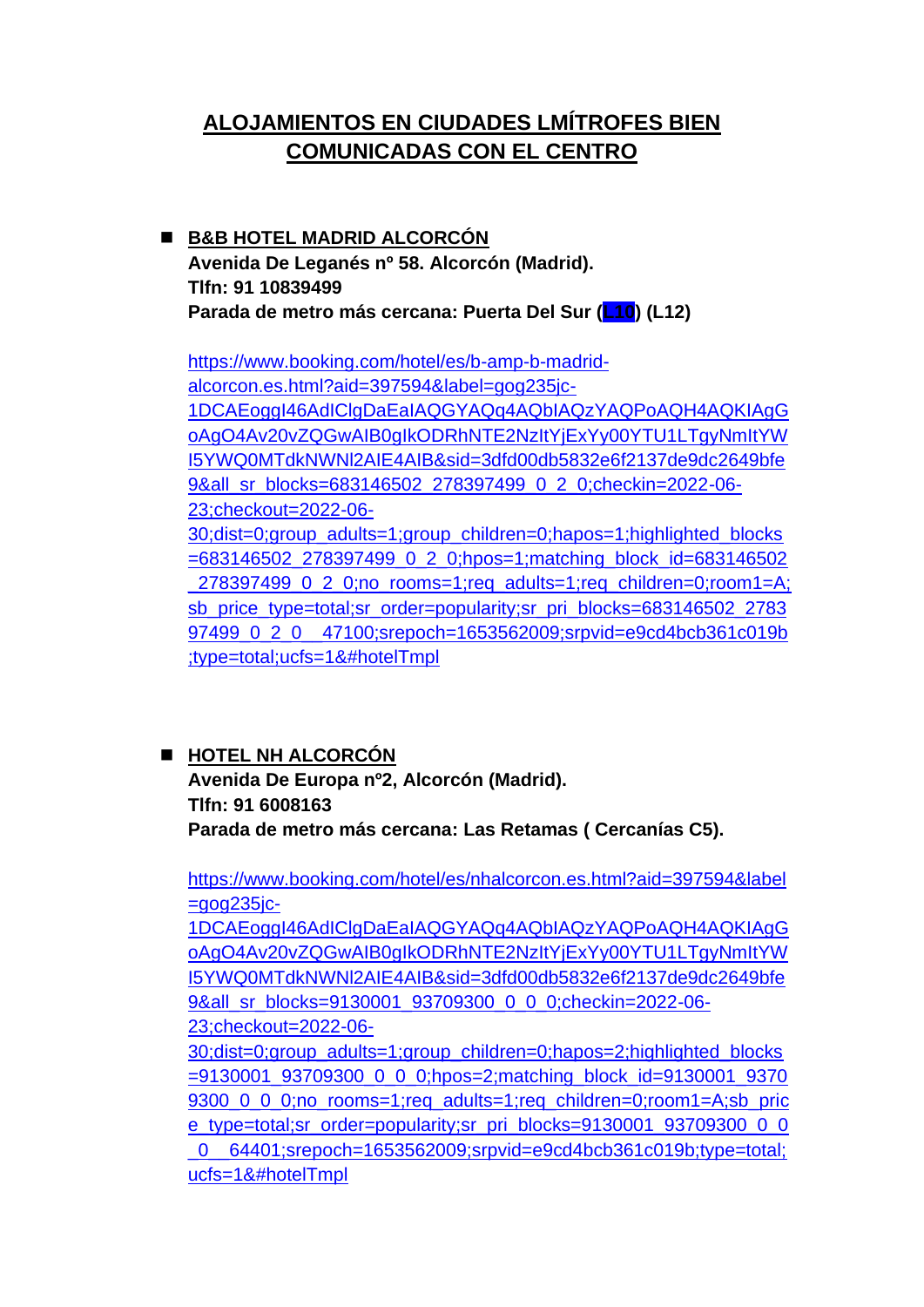### ◼ **HOTEL NH LEGANÉS C/ Esteban Terradas nº 13, Leganés (Madrid) Tlfn: 91 6008164 Parada de metro más cercana: El Carrascal (L12)**

[https://www.booking.com/hotel/es/nhleganes.es.html?aid=397594&label](https://www.booking.com/hotel/es/nhleganes.es.html?aid=397594&label=gog235jc-1DCAEoggI46AdIClgDaEaIAQGYAQq4AQbIAQzYAQPoAQH4AQKIAgGoAgO4Av20vZQGwAIB0gIkODRhNTE2NzItYjExYy00YTU1LTgyNmItYWI5YWQ0MTdkNWNl2AIE4AIB&sid=3dfd00db5832e6f2137de9dc2649bfe9&all_sr_blocks=9069502_93708941_0_0_0;checkin=2022-06-23;checkout=2022-06-30;dist=0;group_adults=1;group_children=0;hapos=6;highlighted_blocks=9069502_93708941_0_0_0;hpos=6;matching_block_id=9069502_93708941_0_0_0;no_rooms=1;req_adults=1;req_children=0;room1=A;sb_price_type=total;sr_order=popularity;sr_pri_blocks=9069502_93708941_0_0_0__63600;srepoch=1653562009;srpvid=e9cd4bcb361c019b;type=total;ucfs=1&#hotelTmpl)  $=$ gog $235$ jc-

[1DCAEoggI46AdIClgDaEaIAQGYAQq4AQbIAQzYAQPoAQH4AQKIAgG](https://www.booking.com/hotel/es/nhleganes.es.html?aid=397594&label=gog235jc-1DCAEoggI46AdIClgDaEaIAQGYAQq4AQbIAQzYAQPoAQH4AQKIAgGoAgO4Av20vZQGwAIB0gIkODRhNTE2NzItYjExYy00YTU1LTgyNmItYWI5YWQ0MTdkNWNl2AIE4AIB&sid=3dfd00db5832e6f2137de9dc2649bfe9&all_sr_blocks=9069502_93708941_0_0_0;checkin=2022-06-23;checkout=2022-06-30;dist=0;group_adults=1;group_children=0;hapos=6;highlighted_blocks=9069502_93708941_0_0_0;hpos=6;matching_block_id=9069502_93708941_0_0_0;no_rooms=1;req_adults=1;req_children=0;room1=A;sb_price_type=total;sr_order=popularity;sr_pri_blocks=9069502_93708941_0_0_0__63600;srepoch=1653562009;srpvid=e9cd4bcb361c019b;type=total;ucfs=1&#hotelTmpl) [oAgO4Av20vZQGwAIB0gIkODRhNTE2NzItYjExYy00YTU1LTgyNmItYW](https://www.booking.com/hotel/es/nhleganes.es.html?aid=397594&label=gog235jc-1DCAEoggI46AdIClgDaEaIAQGYAQq4AQbIAQzYAQPoAQH4AQKIAgGoAgO4Av20vZQGwAIB0gIkODRhNTE2NzItYjExYy00YTU1LTgyNmItYWI5YWQ0MTdkNWNl2AIE4AIB&sid=3dfd00db5832e6f2137de9dc2649bfe9&all_sr_blocks=9069502_93708941_0_0_0;checkin=2022-06-23;checkout=2022-06-30;dist=0;group_adults=1;group_children=0;hapos=6;highlighted_blocks=9069502_93708941_0_0_0;hpos=6;matching_block_id=9069502_93708941_0_0_0;no_rooms=1;req_adults=1;req_children=0;room1=A;sb_price_type=total;sr_order=popularity;sr_pri_blocks=9069502_93708941_0_0_0__63600;srepoch=1653562009;srpvid=e9cd4bcb361c019b;type=total;ucfs=1&#hotelTmpl) [I5YWQ0MTdkNWNl2AIE4AIB&sid=3dfd00db5832e6f2137de9dc2649bfe](https://www.booking.com/hotel/es/nhleganes.es.html?aid=397594&label=gog235jc-1DCAEoggI46AdIClgDaEaIAQGYAQq4AQbIAQzYAQPoAQH4AQKIAgGoAgO4Av20vZQGwAIB0gIkODRhNTE2NzItYjExYy00YTU1LTgyNmItYWI5YWQ0MTdkNWNl2AIE4AIB&sid=3dfd00db5832e6f2137de9dc2649bfe9&all_sr_blocks=9069502_93708941_0_0_0;checkin=2022-06-23;checkout=2022-06-30;dist=0;group_adults=1;group_children=0;hapos=6;highlighted_blocks=9069502_93708941_0_0_0;hpos=6;matching_block_id=9069502_93708941_0_0_0;no_rooms=1;req_adults=1;req_children=0;room1=A;sb_price_type=total;sr_order=popularity;sr_pri_blocks=9069502_93708941_0_0_0__63600;srepoch=1653562009;srpvid=e9cd4bcb361c019b;type=total;ucfs=1&#hotelTmpl) [9&all\\_sr\\_blocks=9069502\\_93708941\\_0\\_0\\_0;checkin=2022-06-](https://www.booking.com/hotel/es/nhleganes.es.html?aid=397594&label=gog235jc-1DCAEoggI46AdIClgDaEaIAQGYAQq4AQbIAQzYAQPoAQH4AQKIAgGoAgO4Av20vZQGwAIB0gIkODRhNTE2NzItYjExYy00YTU1LTgyNmItYWI5YWQ0MTdkNWNl2AIE4AIB&sid=3dfd00db5832e6f2137de9dc2649bfe9&all_sr_blocks=9069502_93708941_0_0_0;checkin=2022-06-23;checkout=2022-06-30;dist=0;group_adults=1;group_children=0;hapos=6;highlighted_blocks=9069502_93708941_0_0_0;hpos=6;matching_block_id=9069502_93708941_0_0_0;no_rooms=1;req_adults=1;req_children=0;room1=A;sb_price_type=total;sr_order=popularity;sr_pri_blocks=9069502_93708941_0_0_0__63600;srepoch=1653562009;srpvid=e9cd4bcb361c019b;type=total;ucfs=1&#hotelTmpl) [23;checkout=2022-06-](https://www.booking.com/hotel/es/nhleganes.es.html?aid=397594&label=gog235jc-1DCAEoggI46AdIClgDaEaIAQGYAQq4AQbIAQzYAQPoAQH4AQKIAgGoAgO4Av20vZQGwAIB0gIkODRhNTE2NzItYjExYy00YTU1LTgyNmItYWI5YWQ0MTdkNWNl2AIE4AIB&sid=3dfd00db5832e6f2137de9dc2649bfe9&all_sr_blocks=9069502_93708941_0_0_0;checkin=2022-06-23;checkout=2022-06-30;dist=0;group_adults=1;group_children=0;hapos=6;highlighted_blocks=9069502_93708941_0_0_0;hpos=6;matching_block_id=9069502_93708941_0_0_0;no_rooms=1;req_adults=1;req_children=0;room1=A;sb_price_type=total;sr_order=popularity;sr_pri_blocks=9069502_93708941_0_0_0__63600;srepoch=1653562009;srpvid=e9cd4bcb361c019b;type=total;ucfs=1&#hotelTmpl)

[30;dist=0;group\\_adults=1;group\\_children=0;hapos=6;highlighted\\_blocks](https://www.booking.com/hotel/es/nhleganes.es.html?aid=397594&label=gog235jc-1DCAEoggI46AdIClgDaEaIAQGYAQq4AQbIAQzYAQPoAQH4AQKIAgGoAgO4Av20vZQGwAIB0gIkODRhNTE2NzItYjExYy00YTU1LTgyNmItYWI5YWQ0MTdkNWNl2AIE4AIB&sid=3dfd00db5832e6f2137de9dc2649bfe9&all_sr_blocks=9069502_93708941_0_0_0;checkin=2022-06-23;checkout=2022-06-30;dist=0;group_adults=1;group_children=0;hapos=6;highlighted_blocks=9069502_93708941_0_0_0;hpos=6;matching_block_id=9069502_93708941_0_0_0;no_rooms=1;req_adults=1;req_children=0;room1=A;sb_price_type=total;sr_order=popularity;sr_pri_blocks=9069502_93708941_0_0_0__63600;srepoch=1653562009;srpvid=e9cd4bcb361c019b;type=total;ucfs=1&#hotelTmpl) [=9069502\\_93708941\\_0\\_0\\_0;hpos=6;matching\\_block\\_id=9069502\\_9370](https://www.booking.com/hotel/es/nhleganes.es.html?aid=397594&label=gog235jc-1DCAEoggI46AdIClgDaEaIAQGYAQq4AQbIAQzYAQPoAQH4AQKIAgGoAgO4Av20vZQGwAIB0gIkODRhNTE2NzItYjExYy00YTU1LTgyNmItYWI5YWQ0MTdkNWNl2AIE4AIB&sid=3dfd00db5832e6f2137de9dc2649bfe9&all_sr_blocks=9069502_93708941_0_0_0;checkin=2022-06-23;checkout=2022-06-30;dist=0;group_adults=1;group_children=0;hapos=6;highlighted_blocks=9069502_93708941_0_0_0;hpos=6;matching_block_id=9069502_93708941_0_0_0;no_rooms=1;req_adults=1;req_children=0;room1=A;sb_price_type=total;sr_order=popularity;sr_pri_blocks=9069502_93708941_0_0_0__63600;srepoch=1653562009;srpvid=e9cd4bcb361c019b;type=total;ucfs=1&#hotelTmpl) [8941\\_0\\_0\\_0;no\\_rooms=1;req\\_adults=1;req\\_children=0;room1=A;sb\\_pric](https://www.booking.com/hotel/es/nhleganes.es.html?aid=397594&label=gog235jc-1DCAEoggI46AdIClgDaEaIAQGYAQq4AQbIAQzYAQPoAQH4AQKIAgGoAgO4Av20vZQGwAIB0gIkODRhNTE2NzItYjExYy00YTU1LTgyNmItYWI5YWQ0MTdkNWNl2AIE4AIB&sid=3dfd00db5832e6f2137de9dc2649bfe9&all_sr_blocks=9069502_93708941_0_0_0;checkin=2022-06-23;checkout=2022-06-30;dist=0;group_adults=1;group_children=0;hapos=6;highlighted_blocks=9069502_93708941_0_0_0;hpos=6;matching_block_id=9069502_93708941_0_0_0;no_rooms=1;req_adults=1;req_children=0;room1=A;sb_price_type=total;sr_order=popularity;sr_pri_blocks=9069502_93708941_0_0_0__63600;srepoch=1653562009;srpvid=e9cd4bcb361c019b;type=total;ucfs=1&#hotelTmpl) [e\\_type=total;sr\\_order=popularity;sr\\_pri\\_blocks=9069502\\_93708941\\_0\\_0](https://www.booking.com/hotel/es/nhleganes.es.html?aid=397594&label=gog235jc-1DCAEoggI46AdIClgDaEaIAQGYAQq4AQbIAQzYAQPoAQH4AQKIAgGoAgO4Av20vZQGwAIB0gIkODRhNTE2NzItYjExYy00YTU1LTgyNmItYWI5YWQ0MTdkNWNl2AIE4AIB&sid=3dfd00db5832e6f2137de9dc2649bfe9&all_sr_blocks=9069502_93708941_0_0_0;checkin=2022-06-23;checkout=2022-06-30;dist=0;group_adults=1;group_children=0;hapos=6;highlighted_blocks=9069502_93708941_0_0_0;hpos=6;matching_block_id=9069502_93708941_0_0_0;no_rooms=1;req_adults=1;req_children=0;room1=A;sb_price_type=total;sr_order=popularity;sr_pri_blocks=9069502_93708941_0_0_0__63600;srepoch=1653562009;srpvid=e9cd4bcb361c019b;type=total;ucfs=1&#hotelTmpl) [\\_0\\_\\_63600;srepoch=1653562009;srpvid=e9cd4bcb361c019b;type=total;](https://www.booking.com/hotel/es/nhleganes.es.html?aid=397594&label=gog235jc-1DCAEoggI46AdIClgDaEaIAQGYAQq4AQbIAQzYAQPoAQH4AQKIAgGoAgO4Av20vZQGwAIB0gIkODRhNTE2NzItYjExYy00YTU1LTgyNmItYWI5YWQ0MTdkNWNl2AIE4AIB&sid=3dfd00db5832e6f2137de9dc2649bfe9&all_sr_blocks=9069502_93708941_0_0_0;checkin=2022-06-23;checkout=2022-06-30;dist=0;group_adults=1;group_children=0;hapos=6;highlighted_blocks=9069502_93708941_0_0_0;hpos=6;matching_block_id=9069502_93708941_0_0_0;no_rooms=1;req_adults=1;req_children=0;room1=A;sb_price_type=total;sr_order=popularity;sr_pri_blocks=9069502_93708941_0_0_0__63600;srepoch=1653562009;srpvid=e9cd4bcb361c019b;type=total;ucfs=1&#hotelTmpl) [ucfs=1&#hotelTmpl](https://www.booking.com/hotel/es/nhleganes.es.html?aid=397594&label=gog235jc-1DCAEoggI46AdIClgDaEaIAQGYAQq4AQbIAQzYAQPoAQH4AQKIAgGoAgO4Av20vZQGwAIB0gIkODRhNTE2NzItYjExYy00YTU1LTgyNmItYWI5YWQ0MTdkNWNl2AIE4AIB&sid=3dfd00db5832e6f2137de9dc2649bfe9&all_sr_blocks=9069502_93708941_0_0_0;checkin=2022-06-23;checkout=2022-06-30;dist=0;group_adults=1;group_children=0;hapos=6;highlighted_blocks=9069502_93708941_0_0_0;hpos=6;matching_block_id=9069502_93708941_0_0_0;no_rooms=1;req_adults=1;req_children=0;room1=A;sb_price_type=total;sr_order=popularity;sr_pri_blocks=9069502_93708941_0_0_0__63600;srepoch=1653562009;srpvid=e9cd4bcb361c019b;type=total;ucfs=1&#hotelTmpl) 

### ◼ **HOTEL PARQUE SUR LEGANÉS Avenida De Gran Bretaña S/N. Leganés (Madrid) Tlfn: 91 6882600 Parada de metro más cercana: Zarzaquemada (cercanías C5)**

[https://www.booking.com/hotel/es/parquesur.es.html?label=gog235jc-](https://www.booking.com/hotel/es/parquesur.es.html?label=gog235jc-1DCAEoggI46AdIClgDaEaIAQGYAQq4AQbIAQzYAQPoAQH4AQKIAgGoAgO4Av20vZQGwAIB0gIkODRhNTE2NzItYjExYy00YTU1LTgyNmItYWI5YWQ0MTdkNWNl2AIE4AIB&sid=3dfd00db5832e6f2137de9dc2649bfe9&aid=397594&ucfs=1&arphpl=1&checkin=2022-06-23&checkout=2022-06-30&group_adults=1&req_adults=1&no_rooms=1&group_children=0&req_children=0&hpos=12&hapos=12&sr_order=popularity&srpvid=e9cd4bcb361c019b&srepoch=1653562009&all_sr_blocks=9073602_191108956_0_2_0&highlighted_blocks=9073602_191108956_0_2_0&matching_block_id=9073602_191108956_0_2_0&sr_pri_blocks=9073602_191108956_0_2_0__82280&from=searchresults&map=1)[1DCAEoggI46AdIClgDaEaIAQGYAQq4AQbIAQzYAQPoAQH4AQKIAgG](https://www.booking.com/hotel/es/parquesur.es.html?label=gog235jc-1DCAEoggI46AdIClgDaEaIAQGYAQq4AQbIAQzYAQPoAQH4AQKIAgGoAgO4Av20vZQGwAIB0gIkODRhNTE2NzItYjExYy00YTU1LTgyNmItYWI5YWQ0MTdkNWNl2AIE4AIB&sid=3dfd00db5832e6f2137de9dc2649bfe9&aid=397594&ucfs=1&arphpl=1&checkin=2022-06-23&checkout=2022-06-30&group_adults=1&req_adults=1&no_rooms=1&group_children=0&req_children=0&hpos=12&hapos=12&sr_order=popularity&srpvid=e9cd4bcb361c019b&srepoch=1653562009&all_sr_blocks=9073602_191108956_0_2_0&highlighted_blocks=9073602_191108956_0_2_0&matching_block_id=9073602_191108956_0_2_0&sr_pri_blocks=9073602_191108956_0_2_0__82280&from=searchresults&map=1) [oAgO4Av20vZQGwAIB0gIkODRhNTE2NzItYjExYy00YTU1LTgyNmItYW](https://www.booking.com/hotel/es/parquesur.es.html?label=gog235jc-1DCAEoggI46AdIClgDaEaIAQGYAQq4AQbIAQzYAQPoAQH4AQKIAgGoAgO4Av20vZQGwAIB0gIkODRhNTE2NzItYjExYy00YTU1LTgyNmItYWI5YWQ0MTdkNWNl2AIE4AIB&sid=3dfd00db5832e6f2137de9dc2649bfe9&aid=397594&ucfs=1&arphpl=1&checkin=2022-06-23&checkout=2022-06-30&group_adults=1&req_adults=1&no_rooms=1&group_children=0&req_children=0&hpos=12&hapos=12&sr_order=popularity&srpvid=e9cd4bcb361c019b&srepoch=1653562009&all_sr_blocks=9073602_191108956_0_2_0&highlighted_blocks=9073602_191108956_0_2_0&matching_block_id=9073602_191108956_0_2_0&sr_pri_blocks=9073602_191108956_0_2_0__82280&from=searchresults&map=1) [I5YWQ0MTdkNWNl2AIE4AIB&sid=3dfd00db5832e6f2137de9dc2649bfe](https://www.booking.com/hotel/es/parquesur.es.html?label=gog235jc-1DCAEoggI46AdIClgDaEaIAQGYAQq4AQbIAQzYAQPoAQH4AQKIAgGoAgO4Av20vZQGwAIB0gIkODRhNTE2NzItYjExYy00YTU1LTgyNmItYWI5YWQ0MTdkNWNl2AIE4AIB&sid=3dfd00db5832e6f2137de9dc2649bfe9&aid=397594&ucfs=1&arphpl=1&checkin=2022-06-23&checkout=2022-06-30&group_adults=1&req_adults=1&no_rooms=1&group_children=0&req_children=0&hpos=12&hapos=12&sr_order=popularity&srpvid=e9cd4bcb361c019b&srepoch=1653562009&all_sr_blocks=9073602_191108956_0_2_0&highlighted_blocks=9073602_191108956_0_2_0&matching_block_id=9073602_191108956_0_2_0&sr_pri_blocks=9073602_191108956_0_2_0__82280&from=searchresults&map=1) [9&aid=397594&ucfs=1&arphpl=1&checkin=2022-06-23&checkout=2022-](https://www.booking.com/hotel/es/parquesur.es.html?label=gog235jc-1DCAEoggI46AdIClgDaEaIAQGYAQq4AQbIAQzYAQPoAQH4AQKIAgGoAgO4Av20vZQGwAIB0gIkODRhNTE2NzItYjExYy00YTU1LTgyNmItYWI5YWQ0MTdkNWNl2AIE4AIB&sid=3dfd00db5832e6f2137de9dc2649bfe9&aid=397594&ucfs=1&arphpl=1&checkin=2022-06-23&checkout=2022-06-30&group_adults=1&req_adults=1&no_rooms=1&group_children=0&req_children=0&hpos=12&hapos=12&sr_order=popularity&srpvid=e9cd4bcb361c019b&srepoch=1653562009&all_sr_blocks=9073602_191108956_0_2_0&highlighted_blocks=9073602_191108956_0_2_0&matching_block_id=9073602_191108956_0_2_0&sr_pri_blocks=9073602_191108956_0_2_0__82280&from=searchresults&map=1) [06-](https://www.booking.com/hotel/es/parquesur.es.html?label=gog235jc-1DCAEoggI46AdIClgDaEaIAQGYAQq4AQbIAQzYAQPoAQH4AQKIAgGoAgO4Av20vZQGwAIB0gIkODRhNTE2NzItYjExYy00YTU1LTgyNmItYWI5YWQ0MTdkNWNl2AIE4AIB&sid=3dfd00db5832e6f2137de9dc2649bfe9&aid=397594&ucfs=1&arphpl=1&checkin=2022-06-23&checkout=2022-06-30&group_adults=1&req_adults=1&no_rooms=1&group_children=0&req_children=0&hpos=12&hapos=12&sr_order=popularity&srpvid=e9cd4bcb361c019b&srepoch=1653562009&all_sr_blocks=9073602_191108956_0_2_0&highlighted_blocks=9073602_191108956_0_2_0&matching_block_id=9073602_191108956_0_2_0&sr_pri_blocks=9073602_191108956_0_2_0__82280&from=searchresults&map=1)

[30&group\\_adults=1&req\\_adults=1&no\\_rooms=1&group\\_children=0&req](https://www.booking.com/hotel/es/parquesur.es.html?label=gog235jc-1DCAEoggI46AdIClgDaEaIAQGYAQq4AQbIAQzYAQPoAQH4AQKIAgGoAgO4Av20vZQGwAIB0gIkODRhNTE2NzItYjExYy00YTU1LTgyNmItYWI5YWQ0MTdkNWNl2AIE4AIB&sid=3dfd00db5832e6f2137de9dc2649bfe9&aid=397594&ucfs=1&arphpl=1&checkin=2022-06-23&checkout=2022-06-30&group_adults=1&req_adults=1&no_rooms=1&group_children=0&req_children=0&hpos=12&hapos=12&sr_order=popularity&srpvid=e9cd4bcb361c019b&srepoch=1653562009&all_sr_blocks=9073602_191108956_0_2_0&highlighted_blocks=9073602_191108956_0_2_0&matching_block_id=9073602_191108956_0_2_0&sr_pri_blocks=9073602_191108956_0_2_0__82280&from=searchresults&map=1) [\\_children=0&hpos=12&hapos=12&sr\\_order=popularity&srpvid=e9cd4bcb](https://www.booking.com/hotel/es/parquesur.es.html?label=gog235jc-1DCAEoggI46AdIClgDaEaIAQGYAQq4AQbIAQzYAQPoAQH4AQKIAgGoAgO4Av20vZQGwAIB0gIkODRhNTE2NzItYjExYy00YTU1LTgyNmItYWI5YWQ0MTdkNWNl2AIE4AIB&sid=3dfd00db5832e6f2137de9dc2649bfe9&aid=397594&ucfs=1&arphpl=1&checkin=2022-06-23&checkout=2022-06-30&group_adults=1&req_adults=1&no_rooms=1&group_children=0&req_children=0&hpos=12&hapos=12&sr_order=popularity&srpvid=e9cd4bcb361c019b&srepoch=1653562009&all_sr_blocks=9073602_191108956_0_2_0&highlighted_blocks=9073602_191108956_0_2_0&matching_block_id=9073602_191108956_0_2_0&sr_pri_blocks=9073602_191108956_0_2_0__82280&from=searchresults&map=1) [361c019b&srepoch=1653562009&all\\_sr\\_blocks=9073602\\_191108956\\_0](https://www.booking.com/hotel/es/parquesur.es.html?label=gog235jc-1DCAEoggI46AdIClgDaEaIAQGYAQq4AQbIAQzYAQPoAQH4AQKIAgGoAgO4Av20vZQGwAIB0gIkODRhNTE2NzItYjExYy00YTU1LTgyNmItYWI5YWQ0MTdkNWNl2AIE4AIB&sid=3dfd00db5832e6f2137de9dc2649bfe9&aid=397594&ucfs=1&arphpl=1&checkin=2022-06-23&checkout=2022-06-30&group_adults=1&req_adults=1&no_rooms=1&group_children=0&req_children=0&hpos=12&hapos=12&sr_order=popularity&srpvid=e9cd4bcb361c019b&srepoch=1653562009&all_sr_blocks=9073602_191108956_0_2_0&highlighted_blocks=9073602_191108956_0_2_0&matching_block_id=9073602_191108956_0_2_0&sr_pri_blocks=9073602_191108956_0_2_0__82280&from=searchresults&map=1) [\\_2\\_0&highlighted\\_blocks=9073602\\_191108956\\_0\\_2\\_0&matching\\_block](https://www.booking.com/hotel/es/parquesur.es.html?label=gog235jc-1DCAEoggI46AdIClgDaEaIAQGYAQq4AQbIAQzYAQPoAQH4AQKIAgGoAgO4Av20vZQGwAIB0gIkODRhNTE2NzItYjExYy00YTU1LTgyNmItYWI5YWQ0MTdkNWNl2AIE4AIB&sid=3dfd00db5832e6f2137de9dc2649bfe9&aid=397594&ucfs=1&arphpl=1&checkin=2022-06-23&checkout=2022-06-30&group_adults=1&req_adults=1&no_rooms=1&group_children=0&req_children=0&hpos=12&hapos=12&sr_order=popularity&srpvid=e9cd4bcb361c019b&srepoch=1653562009&all_sr_blocks=9073602_191108956_0_2_0&highlighted_blocks=9073602_191108956_0_2_0&matching_block_id=9073602_191108956_0_2_0&sr_pri_blocks=9073602_191108956_0_2_0__82280&from=searchresults&map=1) id=9073602 191108956 0 2 0&sr pri blocks=9073602 191108956 0 2\_0\_\_82280&from=searchresults&map=1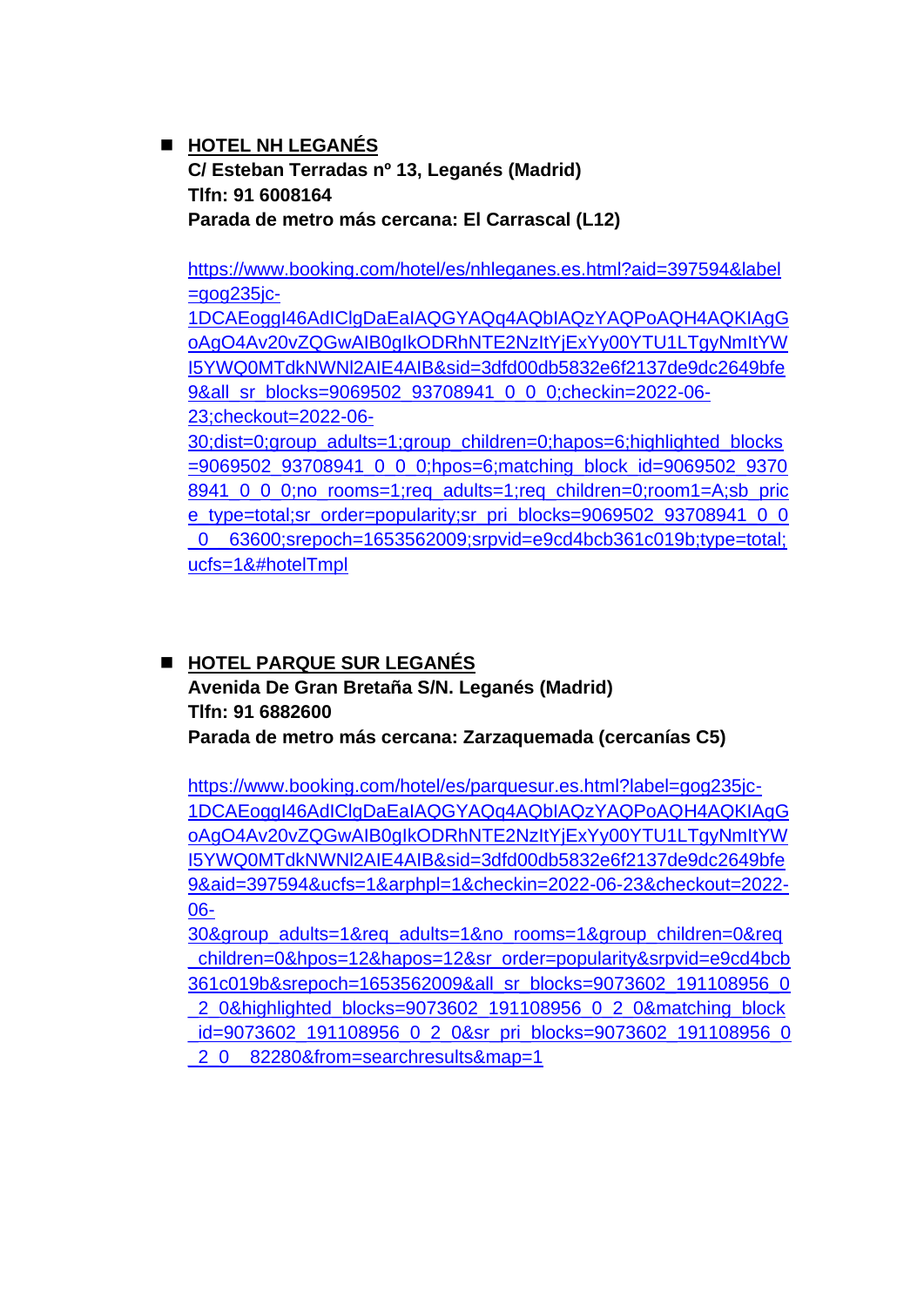◼ **B&B MADRID GETAFE C/ Torroja nº 13, Getafe (Madrid). Tlfn: 91 6011780 Parada de metro más cercana: Las Margaritas (cercanías C4).**

[https://www.booking.com/hotel/es/bb-hotel](https://www.booking.com/hotel/es/bb-hotel-getafe.es.html?aid=397594&label=gog235jc-1DCAEoggI46AdIClgDaEaIAQGYAQq4AQbIAQzYAQPoAQH4AQKIAgGoAgO4Av20vZQGwAIB0gIkODRhNTE2NzItYjExYy00YTU1LTgyNmItYWI5YWQ0MTdkNWNl2AIE4AIB&sid=3dfd00db5832e6f2137de9dc2649bfe9&all_sr_blocks=9134708_218407048_0_2_0;checkin=2022-06-23;checkout=2022-06-30;dist=0;group_adults=1;group_children=0;hapos=7;highlighted_blocks=9134708_218407048_0_2_0;hpos=7;matching_block_id=9134708_218407048_0_2_0;no_rooms=1;req_adults=1;req_children=0;room1=A;sb_price_type=total;sr_order=popularity;sr_pri_blocks=9134708_218407048_0_2_0__47610;srepoch=1653562009;srpvid=e9cd4bcb361c019b;type=total;ucfs=1&#hotelTmpl)[getafe.es.html?aid=397594&label=gog235jc-](https://www.booking.com/hotel/es/bb-hotel-getafe.es.html?aid=397594&label=gog235jc-1DCAEoggI46AdIClgDaEaIAQGYAQq4AQbIAQzYAQPoAQH4AQKIAgGoAgO4Av20vZQGwAIB0gIkODRhNTE2NzItYjExYy00YTU1LTgyNmItYWI5YWQ0MTdkNWNl2AIE4AIB&sid=3dfd00db5832e6f2137de9dc2649bfe9&all_sr_blocks=9134708_218407048_0_2_0;checkin=2022-06-23;checkout=2022-06-30;dist=0;group_adults=1;group_children=0;hapos=7;highlighted_blocks=9134708_218407048_0_2_0;hpos=7;matching_block_id=9134708_218407048_0_2_0;no_rooms=1;req_adults=1;req_children=0;room1=A;sb_price_type=total;sr_order=popularity;sr_pri_blocks=9134708_218407048_0_2_0__47610;srepoch=1653562009;srpvid=e9cd4bcb361c019b;type=total;ucfs=1&#hotelTmpl)[1DCAEoggI46AdIClgDaEaIAQGYAQq4AQbIAQzYAQPoAQH4AQKIAgG](https://www.booking.com/hotel/es/bb-hotel-getafe.es.html?aid=397594&label=gog235jc-1DCAEoggI46AdIClgDaEaIAQGYAQq4AQbIAQzYAQPoAQH4AQKIAgGoAgO4Av20vZQGwAIB0gIkODRhNTE2NzItYjExYy00YTU1LTgyNmItYWI5YWQ0MTdkNWNl2AIE4AIB&sid=3dfd00db5832e6f2137de9dc2649bfe9&all_sr_blocks=9134708_218407048_0_2_0;checkin=2022-06-23;checkout=2022-06-30;dist=0;group_adults=1;group_children=0;hapos=7;highlighted_blocks=9134708_218407048_0_2_0;hpos=7;matching_block_id=9134708_218407048_0_2_0;no_rooms=1;req_adults=1;req_children=0;room1=A;sb_price_type=total;sr_order=popularity;sr_pri_blocks=9134708_218407048_0_2_0__47610;srepoch=1653562009;srpvid=e9cd4bcb361c019b;type=total;ucfs=1&#hotelTmpl) [oAgO4Av20vZQGwAIB0gIkODRhNTE2NzItYjExYy00YTU1LTgyNmItYW](https://www.booking.com/hotel/es/bb-hotel-getafe.es.html?aid=397594&label=gog235jc-1DCAEoggI46AdIClgDaEaIAQGYAQq4AQbIAQzYAQPoAQH4AQKIAgGoAgO4Av20vZQGwAIB0gIkODRhNTE2NzItYjExYy00YTU1LTgyNmItYWI5YWQ0MTdkNWNl2AIE4AIB&sid=3dfd00db5832e6f2137de9dc2649bfe9&all_sr_blocks=9134708_218407048_0_2_0;checkin=2022-06-23;checkout=2022-06-30;dist=0;group_adults=1;group_children=0;hapos=7;highlighted_blocks=9134708_218407048_0_2_0;hpos=7;matching_block_id=9134708_218407048_0_2_0;no_rooms=1;req_adults=1;req_children=0;room1=A;sb_price_type=total;sr_order=popularity;sr_pri_blocks=9134708_218407048_0_2_0__47610;srepoch=1653562009;srpvid=e9cd4bcb361c019b;type=total;ucfs=1&#hotelTmpl) [I5YWQ0MTdkNWNl2AIE4AIB&sid=3dfd00db5832e6f2137de9dc2649bfe](https://www.booking.com/hotel/es/bb-hotel-getafe.es.html?aid=397594&label=gog235jc-1DCAEoggI46AdIClgDaEaIAQGYAQq4AQbIAQzYAQPoAQH4AQKIAgGoAgO4Av20vZQGwAIB0gIkODRhNTE2NzItYjExYy00YTU1LTgyNmItYWI5YWQ0MTdkNWNl2AIE4AIB&sid=3dfd00db5832e6f2137de9dc2649bfe9&all_sr_blocks=9134708_218407048_0_2_0;checkin=2022-06-23;checkout=2022-06-30;dist=0;group_adults=1;group_children=0;hapos=7;highlighted_blocks=9134708_218407048_0_2_0;hpos=7;matching_block_id=9134708_218407048_0_2_0;no_rooms=1;req_adults=1;req_children=0;room1=A;sb_price_type=total;sr_order=popularity;sr_pri_blocks=9134708_218407048_0_2_0__47610;srepoch=1653562009;srpvid=e9cd4bcb361c019b;type=total;ucfs=1&#hotelTmpl) [9&all\\_sr\\_blocks=9134708\\_218407048\\_0\\_2\\_0;checkin=2022-06-](https://www.booking.com/hotel/es/bb-hotel-getafe.es.html?aid=397594&label=gog235jc-1DCAEoggI46AdIClgDaEaIAQGYAQq4AQbIAQzYAQPoAQH4AQKIAgGoAgO4Av20vZQGwAIB0gIkODRhNTE2NzItYjExYy00YTU1LTgyNmItYWI5YWQ0MTdkNWNl2AIE4AIB&sid=3dfd00db5832e6f2137de9dc2649bfe9&all_sr_blocks=9134708_218407048_0_2_0;checkin=2022-06-23;checkout=2022-06-30;dist=0;group_adults=1;group_children=0;hapos=7;highlighted_blocks=9134708_218407048_0_2_0;hpos=7;matching_block_id=9134708_218407048_0_2_0;no_rooms=1;req_adults=1;req_children=0;room1=A;sb_price_type=total;sr_order=popularity;sr_pri_blocks=9134708_218407048_0_2_0__47610;srepoch=1653562009;srpvid=e9cd4bcb361c019b;type=total;ucfs=1&#hotelTmpl) [23;checkout=2022-06-](https://www.booking.com/hotel/es/bb-hotel-getafe.es.html?aid=397594&label=gog235jc-1DCAEoggI46AdIClgDaEaIAQGYAQq4AQbIAQzYAQPoAQH4AQKIAgGoAgO4Av20vZQGwAIB0gIkODRhNTE2NzItYjExYy00YTU1LTgyNmItYWI5YWQ0MTdkNWNl2AIE4AIB&sid=3dfd00db5832e6f2137de9dc2649bfe9&all_sr_blocks=9134708_218407048_0_2_0;checkin=2022-06-23;checkout=2022-06-30;dist=0;group_adults=1;group_children=0;hapos=7;highlighted_blocks=9134708_218407048_0_2_0;hpos=7;matching_block_id=9134708_218407048_0_2_0;no_rooms=1;req_adults=1;req_children=0;room1=A;sb_price_type=total;sr_order=popularity;sr_pri_blocks=9134708_218407048_0_2_0__47610;srepoch=1653562009;srpvid=e9cd4bcb361c019b;type=total;ucfs=1&#hotelTmpl) [30;dist=0;group\\_adults=1;group\\_children=0;hapos=7;highlighted\\_blocks](https://www.booking.com/hotel/es/bb-hotel-getafe.es.html?aid=397594&label=gog235jc-1DCAEoggI46AdIClgDaEaIAQGYAQq4AQbIAQzYAQPoAQH4AQKIAgGoAgO4Av20vZQGwAIB0gIkODRhNTE2NzItYjExYy00YTU1LTgyNmItYWI5YWQ0MTdkNWNl2AIE4AIB&sid=3dfd00db5832e6f2137de9dc2649bfe9&all_sr_blocks=9134708_218407048_0_2_0;checkin=2022-06-23;checkout=2022-06-30;dist=0;group_adults=1;group_children=0;hapos=7;highlighted_blocks=9134708_218407048_0_2_0;hpos=7;matching_block_id=9134708_218407048_0_2_0;no_rooms=1;req_adults=1;req_children=0;room1=A;sb_price_type=total;sr_order=popularity;sr_pri_blocks=9134708_218407048_0_2_0__47610;srepoch=1653562009;srpvid=e9cd4bcb361c019b;type=total;ucfs=1&#hotelTmpl) [=9134708\\_218407048\\_0\\_2\\_0;hpos=7;matching\\_block\\_id=9134708\\_218](https://www.booking.com/hotel/es/bb-hotel-getafe.es.html?aid=397594&label=gog235jc-1DCAEoggI46AdIClgDaEaIAQGYAQq4AQbIAQzYAQPoAQH4AQKIAgGoAgO4Av20vZQGwAIB0gIkODRhNTE2NzItYjExYy00YTU1LTgyNmItYWI5YWQ0MTdkNWNl2AIE4AIB&sid=3dfd00db5832e6f2137de9dc2649bfe9&all_sr_blocks=9134708_218407048_0_2_0;checkin=2022-06-23;checkout=2022-06-30;dist=0;group_adults=1;group_children=0;hapos=7;highlighted_blocks=9134708_218407048_0_2_0;hpos=7;matching_block_id=9134708_218407048_0_2_0;no_rooms=1;req_adults=1;req_children=0;room1=A;sb_price_type=total;sr_order=popularity;sr_pri_blocks=9134708_218407048_0_2_0__47610;srepoch=1653562009;srpvid=e9cd4bcb361c019b;type=total;ucfs=1&#hotelTmpl) [407048\\_0\\_2\\_0;no\\_rooms=1;req\\_adults=1;req\\_children=0;room1=A;sb\\_p](https://www.booking.com/hotel/es/bb-hotel-getafe.es.html?aid=397594&label=gog235jc-1DCAEoggI46AdIClgDaEaIAQGYAQq4AQbIAQzYAQPoAQH4AQKIAgGoAgO4Av20vZQGwAIB0gIkODRhNTE2NzItYjExYy00YTU1LTgyNmItYWI5YWQ0MTdkNWNl2AIE4AIB&sid=3dfd00db5832e6f2137de9dc2649bfe9&all_sr_blocks=9134708_218407048_0_2_0;checkin=2022-06-23;checkout=2022-06-30;dist=0;group_adults=1;group_children=0;hapos=7;highlighted_blocks=9134708_218407048_0_2_0;hpos=7;matching_block_id=9134708_218407048_0_2_0;no_rooms=1;req_adults=1;req_children=0;room1=A;sb_price_type=total;sr_order=popularity;sr_pri_blocks=9134708_218407048_0_2_0__47610;srepoch=1653562009;srpvid=e9cd4bcb361c019b;type=total;ucfs=1&#hotelTmpl)\_ rice\_type=total;sr\_order=popularity;sr\_pri\_blocks=9134708\_218407048 [0\\_2\\_0\\_\\_47610;srepoch=1653562009;srpvid=e9cd4bcb361c019b;type=t](https://www.booking.com/hotel/es/bb-hotel-getafe.es.html?aid=397594&label=gog235jc-1DCAEoggI46AdIClgDaEaIAQGYAQq4AQbIAQzYAQPoAQH4AQKIAgGoAgO4Av20vZQGwAIB0gIkODRhNTE2NzItYjExYy00YTU1LTgyNmItYWI5YWQ0MTdkNWNl2AIE4AIB&sid=3dfd00db5832e6f2137de9dc2649bfe9&all_sr_blocks=9134708_218407048_0_2_0;checkin=2022-06-23;checkout=2022-06-30;dist=0;group_adults=1;group_children=0;hapos=7;highlighted_blocks=9134708_218407048_0_2_0;hpos=7;matching_block_id=9134708_218407048_0_2_0;no_rooms=1;req_adults=1;req_children=0;room1=A;sb_price_type=total;sr_order=popularity;sr_pri_blocks=9134708_218407048_0_2_0__47610;srepoch=1653562009;srpvid=e9cd4bcb361c019b;type=total;ucfs=1&#hotelTmpl) [otal;ucfs=1&#hotelTmpl](https://www.booking.com/hotel/es/bb-hotel-getafe.es.html?aid=397594&label=gog235jc-1DCAEoggI46AdIClgDaEaIAQGYAQq4AQbIAQzYAQPoAQH4AQKIAgGoAgO4Av20vZQGwAIB0gIkODRhNTE2NzItYjExYy00YTU1LTgyNmItYWI5YWQ0MTdkNWNl2AIE4AIB&sid=3dfd00db5832e6f2137de9dc2649bfe9&all_sr_blocks=9134708_218407048_0_2_0;checkin=2022-06-23;checkout=2022-06-30;dist=0;group_adults=1;group_children=0;hapos=7;highlighted_blocks=9134708_218407048_0_2_0;hpos=7;matching_block_id=9134708_218407048_0_2_0;no_rooms=1;req_adults=1;req_children=0;room1=A;sb_price_type=total;sr_order=popularity;sr_pri_blocks=9134708_218407048_0_2_0__47610;srepoch=1653562009;srpvid=e9cd4bcb361c019b;type=total;ucfs=1&#hotelTmpl) 

◼ **HOTEL EXE GETAFE C/ Chamberlain nº 1, Getafe (Madrid) Tlfn: 91 6011800 Parada de metro más cercana: Las Margaritas (Cercanías C4)**

<https://www.booking.com/hotel/es/exe-getafe.es.html>

◼ **B&B HOTEL MADRID FUENLABRADA C/ Valparaíso nº 12, Fuenlabrada (Madrid) Tlfn: 91 2780874 Parada de metro más cercana: Parque De Los Estados (L12).**

[https://www.booking.com/hotel/es/sidorme](https://www.booking.com/hotel/es/sidorme-fuenlabrada.es.html?aid=397594&label=gog235jc-1DCAEoggI46AdIClgDaEaIAQGYAQq4AQbIAQzYAQPoAQH4AQKIAgGoAgO4Av20vZQGwAIB0gIkODRhNTE2NzItYjExYy00YTU1LTgyNmItYWI5YWQ0MTdkNWNl2AIE4AIB&sid=3dfd00db5832e6f2137de9dc2649bfe9&all_sr_blocks=9380829_218407001_0_2_0;checkin=2022-06-23;checkout=2022-06-30;dist=0;group_adults=1;group_children=0;hapos=9;highlighted_blocks=9380829_218407001_0_2_0;hpos=9;matching_block_id=9380829_218407001_0_2_0;no_rooms=1;req_adults=1;req_children=0;room1=A;sb_price_type=total;sr_order=popularity;sr_pri_blocks=9380829_218407001_0_2_0__41940;srepoch=1653562009;srpvid=e9cd4bcb361c019b;type=total;ucfs=1&#hotelTmpl)[fuenlabrada.es.html?aid=397594&label=gog235jc-](https://www.booking.com/hotel/es/sidorme-fuenlabrada.es.html?aid=397594&label=gog235jc-1DCAEoggI46AdIClgDaEaIAQGYAQq4AQbIAQzYAQPoAQH4AQKIAgGoAgO4Av20vZQGwAIB0gIkODRhNTE2NzItYjExYy00YTU1LTgyNmItYWI5YWQ0MTdkNWNl2AIE4AIB&sid=3dfd00db5832e6f2137de9dc2649bfe9&all_sr_blocks=9380829_218407001_0_2_0;checkin=2022-06-23;checkout=2022-06-30;dist=0;group_adults=1;group_children=0;hapos=9;highlighted_blocks=9380829_218407001_0_2_0;hpos=9;matching_block_id=9380829_218407001_0_2_0;no_rooms=1;req_adults=1;req_children=0;room1=A;sb_price_type=total;sr_order=popularity;sr_pri_blocks=9380829_218407001_0_2_0__41940;srepoch=1653562009;srpvid=e9cd4bcb361c019b;type=total;ucfs=1&#hotelTmpl)[1DCAEoggI46AdIClgDaEaIAQGYAQq4AQbIAQzYAQPoAQH4AQKIAgG](https://www.booking.com/hotel/es/sidorme-fuenlabrada.es.html?aid=397594&label=gog235jc-1DCAEoggI46AdIClgDaEaIAQGYAQq4AQbIAQzYAQPoAQH4AQKIAgGoAgO4Av20vZQGwAIB0gIkODRhNTE2NzItYjExYy00YTU1LTgyNmItYWI5YWQ0MTdkNWNl2AIE4AIB&sid=3dfd00db5832e6f2137de9dc2649bfe9&all_sr_blocks=9380829_218407001_0_2_0;checkin=2022-06-23;checkout=2022-06-30;dist=0;group_adults=1;group_children=0;hapos=9;highlighted_blocks=9380829_218407001_0_2_0;hpos=9;matching_block_id=9380829_218407001_0_2_0;no_rooms=1;req_adults=1;req_children=0;room1=A;sb_price_type=total;sr_order=popularity;sr_pri_blocks=9380829_218407001_0_2_0__41940;srepoch=1653562009;srpvid=e9cd4bcb361c019b;type=total;ucfs=1&#hotelTmpl) [oAgO4Av20vZQGwAIB0gIkODRhNTE2NzItYjExYy00YTU1LTgyNmItYW](https://www.booking.com/hotel/es/sidorme-fuenlabrada.es.html?aid=397594&label=gog235jc-1DCAEoggI46AdIClgDaEaIAQGYAQq4AQbIAQzYAQPoAQH4AQKIAgGoAgO4Av20vZQGwAIB0gIkODRhNTE2NzItYjExYy00YTU1LTgyNmItYWI5YWQ0MTdkNWNl2AIE4AIB&sid=3dfd00db5832e6f2137de9dc2649bfe9&all_sr_blocks=9380829_218407001_0_2_0;checkin=2022-06-23;checkout=2022-06-30;dist=0;group_adults=1;group_children=0;hapos=9;highlighted_blocks=9380829_218407001_0_2_0;hpos=9;matching_block_id=9380829_218407001_0_2_0;no_rooms=1;req_adults=1;req_children=0;room1=A;sb_price_type=total;sr_order=popularity;sr_pri_blocks=9380829_218407001_0_2_0__41940;srepoch=1653562009;srpvid=e9cd4bcb361c019b;type=total;ucfs=1&#hotelTmpl) [I5YWQ0MTdkNWNl2AIE4AIB&sid=3dfd00db5832e6f2137de9dc2649bfe](https://www.booking.com/hotel/es/sidorme-fuenlabrada.es.html?aid=397594&label=gog235jc-1DCAEoggI46AdIClgDaEaIAQGYAQq4AQbIAQzYAQPoAQH4AQKIAgGoAgO4Av20vZQGwAIB0gIkODRhNTE2NzItYjExYy00YTU1LTgyNmItYWI5YWQ0MTdkNWNl2AIE4AIB&sid=3dfd00db5832e6f2137de9dc2649bfe9&all_sr_blocks=9380829_218407001_0_2_0;checkin=2022-06-23;checkout=2022-06-30;dist=0;group_adults=1;group_children=0;hapos=9;highlighted_blocks=9380829_218407001_0_2_0;hpos=9;matching_block_id=9380829_218407001_0_2_0;no_rooms=1;req_adults=1;req_children=0;room1=A;sb_price_type=total;sr_order=popularity;sr_pri_blocks=9380829_218407001_0_2_0__41940;srepoch=1653562009;srpvid=e9cd4bcb361c019b;type=total;ucfs=1&#hotelTmpl) [9&all\\_sr\\_blocks=9380829\\_218407001\\_0\\_2\\_0;checkin=2022-06-](https://www.booking.com/hotel/es/sidorme-fuenlabrada.es.html?aid=397594&label=gog235jc-1DCAEoggI46AdIClgDaEaIAQGYAQq4AQbIAQzYAQPoAQH4AQKIAgGoAgO4Av20vZQGwAIB0gIkODRhNTE2NzItYjExYy00YTU1LTgyNmItYWI5YWQ0MTdkNWNl2AIE4AIB&sid=3dfd00db5832e6f2137de9dc2649bfe9&all_sr_blocks=9380829_218407001_0_2_0;checkin=2022-06-23;checkout=2022-06-30;dist=0;group_adults=1;group_children=0;hapos=9;highlighted_blocks=9380829_218407001_0_2_0;hpos=9;matching_block_id=9380829_218407001_0_2_0;no_rooms=1;req_adults=1;req_children=0;room1=A;sb_price_type=total;sr_order=popularity;sr_pri_blocks=9380829_218407001_0_2_0__41940;srepoch=1653562009;srpvid=e9cd4bcb361c019b;type=total;ucfs=1&#hotelTmpl)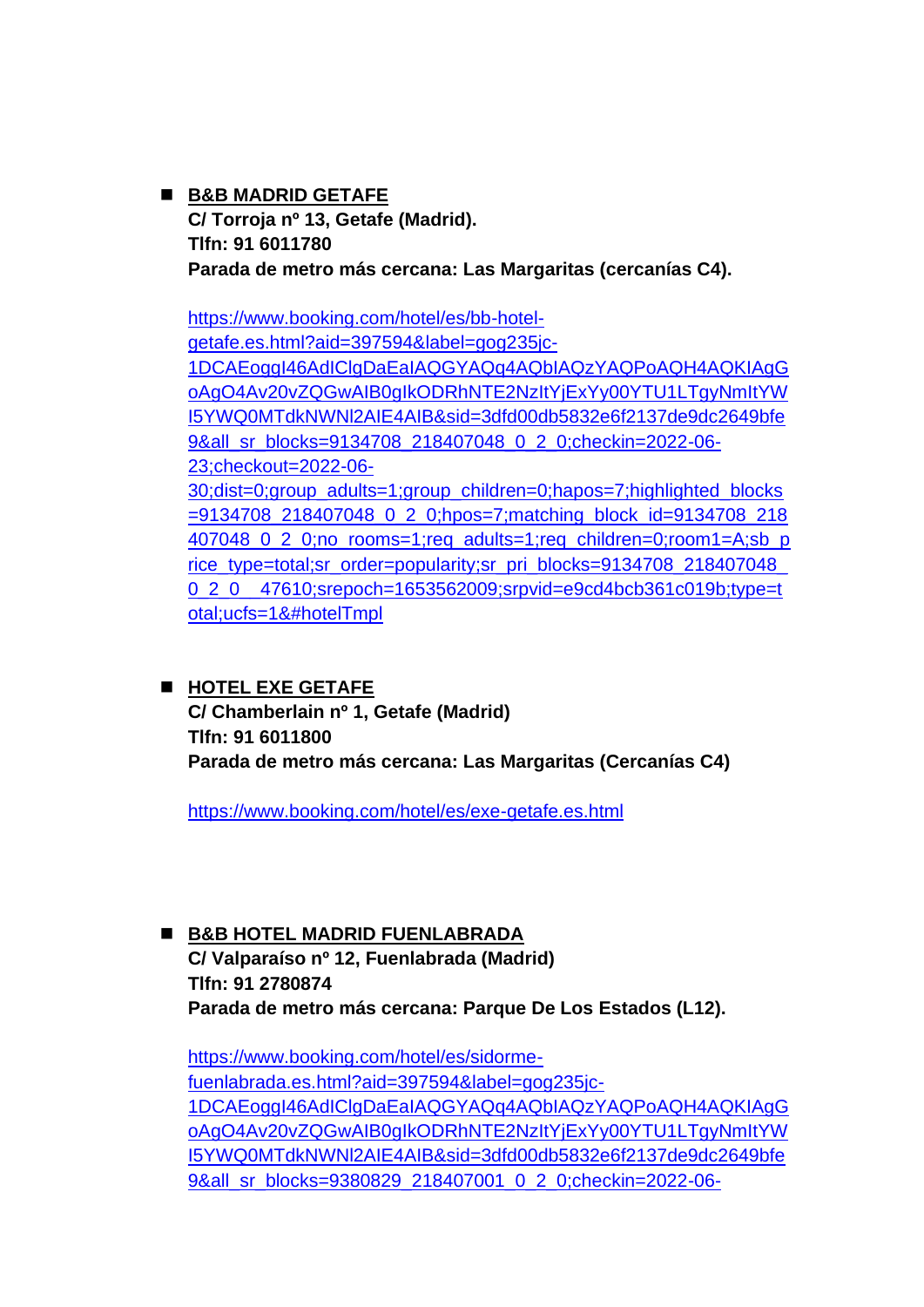[23;checkout=2022-06-](https://www.booking.com/hotel/es/sidorme-fuenlabrada.es.html?aid=397594&label=gog235jc-1DCAEoggI46AdIClgDaEaIAQGYAQq4AQbIAQzYAQPoAQH4AQKIAgGoAgO4Av20vZQGwAIB0gIkODRhNTE2NzItYjExYy00YTU1LTgyNmItYWI5YWQ0MTdkNWNl2AIE4AIB&sid=3dfd00db5832e6f2137de9dc2649bfe9&all_sr_blocks=9380829_218407001_0_2_0;checkin=2022-06-23;checkout=2022-06-30;dist=0;group_adults=1;group_children=0;hapos=9;highlighted_blocks=9380829_218407001_0_2_0;hpos=9;matching_block_id=9380829_218407001_0_2_0;no_rooms=1;req_adults=1;req_children=0;room1=A;sb_price_type=total;sr_order=popularity;sr_pri_blocks=9380829_218407001_0_2_0__41940;srepoch=1653562009;srpvid=e9cd4bcb361c019b;type=total;ucfs=1&#hotelTmpl)

[30;dist=0;group\\_adults=1;group\\_children=0;hapos=9;highlighted\\_blocks](https://www.booking.com/hotel/es/sidorme-fuenlabrada.es.html?aid=397594&label=gog235jc-1DCAEoggI46AdIClgDaEaIAQGYAQq4AQbIAQzYAQPoAQH4AQKIAgGoAgO4Av20vZQGwAIB0gIkODRhNTE2NzItYjExYy00YTU1LTgyNmItYWI5YWQ0MTdkNWNl2AIE4AIB&sid=3dfd00db5832e6f2137de9dc2649bfe9&all_sr_blocks=9380829_218407001_0_2_0;checkin=2022-06-23;checkout=2022-06-30;dist=0;group_adults=1;group_children=0;hapos=9;highlighted_blocks=9380829_218407001_0_2_0;hpos=9;matching_block_id=9380829_218407001_0_2_0;no_rooms=1;req_adults=1;req_children=0;room1=A;sb_price_type=total;sr_order=popularity;sr_pri_blocks=9380829_218407001_0_2_0__41940;srepoch=1653562009;srpvid=e9cd4bcb361c019b;type=total;ucfs=1&#hotelTmpl) [=9380829\\_218407001\\_0\\_2\\_0;hpos=9;matching\\_block\\_id=9380829\\_218](https://www.booking.com/hotel/es/sidorme-fuenlabrada.es.html?aid=397594&label=gog235jc-1DCAEoggI46AdIClgDaEaIAQGYAQq4AQbIAQzYAQPoAQH4AQKIAgGoAgO4Av20vZQGwAIB0gIkODRhNTE2NzItYjExYy00YTU1LTgyNmItYWI5YWQ0MTdkNWNl2AIE4AIB&sid=3dfd00db5832e6f2137de9dc2649bfe9&all_sr_blocks=9380829_218407001_0_2_0;checkin=2022-06-23;checkout=2022-06-30;dist=0;group_adults=1;group_children=0;hapos=9;highlighted_blocks=9380829_218407001_0_2_0;hpos=9;matching_block_id=9380829_218407001_0_2_0;no_rooms=1;req_adults=1;req_children=0;room1=A;sb_price_type=total;sr_order=popularity;sr_pri_blocks=9380829_218407001_0_2_0__41940;srepoch=1653562009;srpvid=e9cd4bcb361c019b;type=total;ucfs=1&#hotelTmpl) [407001\\_0\\_2\\_0;no\\_rooms=1;req\\_adults=1;req\\_children=0;room1=A;sb\\_p](https://www.booking.com/hotel/es/sidorme-fuenlabrada.es.html?aid=397594&label=gog235jc-1DCAEoggI46AdIClgDaEaIAQGYAQq4AQbIAQzYAQPoAQH4AQKIAgGoAgO4Av20vZQGwAIB0gIkODRhNTE2NzItYjExYy00YTU1LTgyNmItYWI5YWQ0MTdkNWNl2AIE4AIB&sid=3dfd00db5832e6f2137de9dc2649bfe9&all_sr_blocks=9380829_218407001_0_2_0;checkin=2022-06-23;checkout=2022-06-30;dist=0;group_adults=1;group_children=0;hapos=9;highlighted_blocks=9380829_218407001_0_2_0;hpos=9;matching_block_id=9380829_218407001_0_2_0;no_rooms=1;req_adults=1;req_children=0;room1=A;sb_price_type=total;sr_order=popularity;sr_pri_blocks=9380829_218407001_0_2_0__41940;srepoch=1653562009;srpvid=e9cd4bcb361c019b;type=total;ucfs=1&#hotelTmpl)\_ rice\_type=total;sr\_order=popularity;sr\_pri\_blocks=9380829\_218407001 [0\\_2\\_0\\_\\_41940;srepoch=1653562009;srpvid=e9cd4bcb361c019b;type=t](https://www.booking.com/hotel/es/sidorme-fuenlabrada.es.html?aid=397594&label=gog235jc-1DCAEoggI46AdIClgDaEaIAQGYAQq4AQbIAQzYAQPoAQH4AQKIAgGoAgO4Av20vZQGwAIB0gIkODRhNTE2NzItYjExYy00YTU1LTgyNmItYWI5YWQ0MTdkNWNl2AIE4AIB&sid=3dfd00db5832e6f2137de9dc2649bfe9&all_sr_blocks=9380829_218407001_0_2_0;checkin=2022-06-23;checkout=2022-06-30;dist=0;group_adults=1;group_children=0;hapos=9;highlighted_blocks=9380829_218407001_0_2_0;hpos=9;matching_block_id=9380829_218407001_0_2_0;no_rooms=1;req_adults=1;req_children=0;room1=A;sb_price_type=total;sr_order=popularity;sr_pri_blocks=9380829_218407001_0_2_0__41940;srepoch=1653562009;srpvid=e9cd4bcb361c019b;type=total;ucfs=1&#hotelTmpl) [otal;ucfs=1&#hotelTmpl](https://www.booking.com/hotel/es/sidorme-fuenlabrada.es.html?aid=397594&label=gog235jc-1DCAEoggI46AdIClgDaEaIAQGYAQq4AQbIAQzYAQPoAQH4AQKIAgGoAgO4Av20vZQGwAIB0gIkODRhNTE2NzItYjExYy00YTU1LTgyNmItYWI5YWQ0MTdkNWNl2AIE4AIB&sid=3dfd00db5832e6f2137de9dc2649bfe9&all_sr_blocks=9380829_218407001_0_2_0;checkin=2022-06-23;checkout=2022-06-30;dist=0;group_adults=1;group_children=0;hapos=9;highlighted_blocks=9380829_218407001_0_2_0;hpos=9;matching_block_id=9380829_218407001_0_2_0;no_rooms=1;req_adults=1;req_children=0;room1=A;sb_price_type=total;sr_order=popularity;sr_pri_blocks=9380829_218407001_0_2_0__41940;srepoch=1653562009;srpvid=e9cd4bcb361c019b;type=total;ucfs=1&#hotelTmpl) 

◼ **NH CIUDAD DE LA IMAGEN POZUELO C/ Luís Buñuel nº1, Pozuelo De Alarcón (Madrid) Tlfn: 91 7110222 Parada de metro más cercana: Colonia Jardín (L10)**

[https://www.booking.com/hotel/es/nhciudaddelaimagen.es.html?aid=397](https://www.booking.com/hotel/es/nhciudaddelaimagen.es.html?aid=397594&label=gog235jc-1DCAEoggI46AdIClgDaEaIAQGYAQq4AQbIAQzYAQPoAQH4AQKIAgGoAgO4Av20vZQGwAIB0gIkODRhNTE2NzItYjExYy00YTU1LTgyNmItYWI5YWQ0MTdkNWNl2AIE4AIB&sid=3dfd00db5832e6f2137de9dc2649bfe9&all_sr_blocks=9071202_93708951_0_0_0;checkin=2022-06-23;checkout=2022-06-30;dist=0;group_adults=1;group_children=0;hapos=8;highlighted_blocks=9071202_93708951_0_0_0;hpos=8;matching_block_id=9071202_93708951_0_0_0;no_rooms=1;req_adults=1;req_children=0;room1=A;sb_price_type=total;sr_order=popularity;sr_pri_blocks=9071202_93708951_0_0_0__69200;srepoch=1653562009;srpvid=e9cd4bcb361c019b;type=total;ucfs=1&#hotelTmpl) [594&label=gog235jc-](https://www.booking.com/hotel/es/nhciudaddelaimagen.es.html?aid=397594&label=gog235jc-1DCAEoggI46AdIClgDaEaIAQGYAQq4AQbIAQzYAQPoAQH4AQKIAgGoAgO4Av20vZQGwAIB0gIkODRhNTE2NzItYjExYy00YTU1LTgyNmItYWI5YWQ0MTdkNWNl2AIE4AIB&sid=3dfd00db5832e6f2137de9dc2649bfe9&all_sr_blocks=9071202_93708951_0_0_0;checkin=2022-06-23;checkout=2022-06-30;dist=0;group_adults=1;group_children=0;hapos=8;highlighted_blocks=9071202_93708951_0_0_0;hpos=8;matching_block_id=9071202_93708951_0_0_0;no_rooms=1;req_adults=1;req_children=0;room1=A;sb_price_type=total;sr_order=popularity;sr_pri_blocks=9071202_93708951_0_0_0__69200;srepoch=1653562009;srpvid=e9cd4bcb361c019b;type=total;ucfs=1&#hotelTmpl)

[1DCAEoggI46AdIClgDaEaIAQGYAQq4AQbIAQzYAQPoAQH4AQKIAgG](https://www.booking.com/hotel/es/nhciudaddelaimagen.es.html?aid=397594&label=gog235jc-1DCAEoggI46AdIClgDaEaIAQGYAQq4AQbIAQzYAQPoAQH4AQKIAgGoAgO4Av20vZQGwAIB0gIkODRhNTE2NzItYjExYy00YTU1LTgyNmItYWI5YWQ0MTdkNWNl2AIE4AIB&sid=3dfd00db5832e6f2137de9dc2649bfe9&all_sr_blocks=9071202_93708951_0_0_0;checkin=2022-06-23;checkout=2022-06-30;dist=0;group_adults=1;group_children=0;hapos=8;highlighted_blocks=9071202_93708951_0_0_0;hpos=8;matching_block_id=9071202_93708951_0_0_0;no_rooms=1;req_adults=1;req_children=0;room1=A;sb_price_type=total;sr_order=popularity;sr_pri_blocks=9071202_93708951_0_0_0__69200;srepoch=1653562009;srpvid=e9cd4bcb361c019b;type=total;ucfs=1&#hotelTmpl) [oAgO4Av20vZQGwAIB0gIkODRhNTE2NzItYjExYy00YTU1LTgyNmItYW](https://www.booking.com/hotel/es/nhciudaddelaimagen.es.html?aid=397594&label=gog235jc-1DCAEoggI46AdIClgDaEaIAQGYAQq4AQbIAQzYAQPoAQH4AQKIAgGoAgO4Av20vZQGwAIB0gIkODRhNTE2NzItYjExYy00YTU1LTgyNmItYWI5YWQ0MTdkNWNl2AIE4AIB&sid=3dfd00db5832e6f2137de9dc2649bfe9&all_sr_blocks=9071202_93708951_0_0_0;checkin=2022-06-23;checkout=2022-06-30;dist=0;group_adults=1;group_children=0;hapos=8;highlighted_blocks=9071202_93708951_0_0_0;hpos=8;matching_block_id=9071202_93708951_0_0_0;no_rooms=1;req_adults=1;req_children=0;room1=A;sb_price_type=total;sr_order=popularity;sr_pri_blocks=9071202_93708951_0_0_0__69200;srepoch=1653562009;srpvid=e9cd4bcb361c019b;type=total;ucfs=1&#hotelTmpl) [I5YWQ0MTdkNWNl2AIE4AIB&sid=3dfd00db5832e6f2137de9dc2649bfe](https://www.booking.com/hotel/es/nhciudaddelaimagen.es.html?aid=397594&label=gog235jc-1DCAEoggI46AdIClgDaEaIAQGYAQq4AQbIAQzYAQPoAQH4AQKIAgGoAgO4Av20vZQGwAIB0gIkODRhNTE2NzItYjExYy00YTU1LTgyNmItYWI5YWQ0MTdkNWNl2AIE4AIB&sid=3dfd00db5832e6f2137de9dc2649bfe9&all_sr_blocks=9071202_93708951_0_0_0;checkin=2022-06-23;checkout=2022-06-30;dist=0;group_adults=1;group_children=0;hapos=8;highlighted_blocks=9071202_93708951_0_0_0;hpos=8;matching_block_id=9071202_93708951_0_0_0;no_rooms=1;req_adults=1;req_children=0;room1=A;sb_price_type=total;sr_order=popularity;sr_pri_blocks=9071202_93708951_0_0_0__69200;srepoch=1653562009;srpvid=e9cd4bcb361c019b;type=total;ucfs=1&#hotelTmpl) [9&all\\_sr\\_blocks=9071202\\_93708951\\_0\\_0\\_0;checkin=2022-06-](https://www.booking.com/hotel/es/nhciudaddelaimagen.es.html?aid=397594&label=gog235jc-1DCAEoggI46AdIClgDaEaIAQGYAQq4AQbIAQzYAQPoAQH4AQKIAgGoAgO4Av20vZQGwAIB0gIkODRhNTE2NzItYjExYy00YTU1LTgyNmItYWI5YWQ0MTdkNWNl2AIE4AIB&sid=3dfd00db5832e6f2137de9dc2649bfe9&all_sr_blocks=9071202_93708951_0_0_0;checkin=2022-06-23;checkout=2022-06-30;dist=0;group_adults=1;group_children=0;hapos=8;highlighted_blocks=9071202_93708951_0_0_0;hpos=8;matching_block_id=9071202_93708951_0_0_0;no_rooms=1;req_adults=1;req_children=0;room1=A;sb_price_type=total;sr_order=popularity;sr_pri_blocks=9071202_93708951_0_0_0__69200;srepoch=1653562009;srpvid=e9cd4bcb361c019b;type=total;ucfs=1&#hotelTmpl) [23;checkout=2022-06-](https://www.booking.com/hotel/es/nhciudaddelaimagen.es.html?aid=397594&label=gog235jc-1DCAEoggI46AdIClgDaEaIAQGYAQq4AQbIAQzYAQPoAQH4AQKIAgGoAgO4Av20vZQGwAIB0gIkODRhNTE2NzItYjExYy00YTU1LTgyNmItYWI5YWQ0MTdkNWNl2AIE4AIB&sid=3dfd00db5832e6f2137de9dc2649bfe9&all_sr_blocks=9071202_93708951_0_0_0;checkin=2022-06-23;checkout=2022-06-30;dist=0;group_adults=1;group_children=0;hapos=8;highlighted_blocks=9071202_93708951_0_0_0;hpos=8;matching_block_id=9071202_93708951_0_0_0;no_rooms=1;req_adults=1;req_children=0;room1=A;sb_price_type=total;sr_order=popularity;sr_pri_blocks=9071202_93708951_0_0_0__69200;srepoch=1653562009;srpvid=e9cd4bcb361c019b;type=total;ucfs=1&#hotelTmpl)

[30;dist=0;group\\_adults=1;group\\_children=0;hapos=8;highlighted\\_blocks](https://www.booking.com/hotel/es/nhciudaddelaimagen.es.html?aid=397594&label=gog235jc-1DCAEoggI46AdIClgDaEaIAQGYAQq4AQbIAQzYAQPoAQH4AQKIAgGoAgO4Av20vZQGwAIB0gIkODRhNTE2NzItYjExYy00YTU1LTgyNmItYWI5YWQ0MTdkNWNl2AIE4AIB&sid=3dfd00db5832e6f2137de9dc2649bfe9&all_sr_blocks=9071202_93708951_0_0_0;checkin=2022-06-23;checkout=2022-06-30;dist=0;group_adults=1;group_children=0;hapos=8;highlighted_blocks=9071202_93708951_0_0_0;hpos=8;matching_block_id=9071202_93708951_0_0_0;no_rooms=1;req_adults=1;req_children=0;room1=A;sb_price_type=total;sr_order=popularity;sr_pri_blocks=9071202_93708951_0_0_0__69200;srepoch=1653562009;srpvid=e9cd4bcb361c019b;type=total;ucfs=1&#hotelTmpl) [=9071202\\_93708951\\_0\\_0\\_0;hpos=8;matching\\_block\\_id=9071202\\_9370](https://www.booking.com/hotel/es/nhciudaddelaimagen.es.html?aid=397594&label=gog235jc-1DCAEoggI46AdIClgDaEaIAQGYAQq4AQbIAQzYAQPoAQH4AQKIAgGoAgO4Av20vZQGwAIB0gIkODRhNTE2NzItYjExYy00YTU1LTgyNmItYWI5YWQ0MTdkNWNl2AIE4AIB&sid=3dfd00db5832e6f2137de9dc2649bfe9&all_sr_blocks=9071202_93708951_0_0_0;checkin=2022-06-23;checkout=2022-06-30;dist=0;group_adults=1;group_children=0;hapos=8;highlighted_blocks=9071202_93708951_0_0_0;hpos=8;matching_block_id=9071202_93708951_0_0_0;no_rooms=1;req_adults=1;req_children=0;room1=A;sb_price_type=total;sr_order=popularity;sr_pri_blocks=9071202_93708951_0_0_0__69200;srepoch=1653562009;srpvid=e9cd4bcb361c019b;type=total;ucfs=1&#hotelTmpl) [8951\\_0\\_0\\_0;no\\_rooms=1;req\\_adults=1;req\\_children=0;room1=A;sb\\_pric](https://www.booking.com/hotel/es/nhciudaddelaimagen.es.html?aid=397594&label=gog235jc-1DCAEoggI46AdIClgDaEaIAQGYAQq4AQbIAQzYAQPoAQH4AQKIAgGoAgO4Av20vZQGwAIB0gIkODRhNTE2NzItYjExYy00YTU1LTgyNmItYWI5YWQ0MTdkNWNl2AIE4AIB&sid=3dfd00db5832e6f2137de9dc2649bfe9&all_sr_blocks=9071202_93708951_0_0_0;checkin=2022-06-23;checkout=2022-06-30;dist=0;group_adults=1;group_children=0;hapos=8;highlighted_blocks=9071202_93708951_0_0_0;hpos=8;matching_block_id=9071202_93708951_0_0_0;no_rooms=1;req_adults=1;req_children=0;room1=A;sb_price_type=total;sr_order=popularity;sr_pri_blocks=9071202_93708951_0_0_0__69200;srepoch=1653562009;srpvid=e9cd4bcb361c019b;type=total;ucfs=1&#hotelTmpl) [e\\_type=total;sr\\_order=popularity;sr\\_pri\\_blocks=9071202\\_93708951\\_0\\_0](https://www.booking.com/hotel/es/nhciudaddelaimagen.es.html?aid=397594&label=gog235jc-1DCAEoggI46AdIClgDaEaIAQGYAQq4AQbIAQzYAQPoAQH4AQKIAgGoAgO4Av20vZQGwAIB0gIkODRhNTE2NzItYjExYy00YTU1LTgyNmItYWI5YWQ0MTdkNWNl2AIE4AIB&sid=3dfd00db5832e6f2137de9dc2649bfe9&all_sr_blocks=9071202_93708951_0_0_0;checkin=2022-06-23;checkout=2022-06-30;dist=0;group_adults=1;group_children=0;hapos=8;highlighted_blocks=9071202_93708951_0_0_0;hpos=8;matching_block_id=9071202_93708951_0_0_0;no_rooms=1;req_adults=1;req_children=0;room1=A;sb_price_type=total;sr_order=popularity;sr_pri_blocks=9071202_93708951_0_0_0__69200;srepoch=1653562009;srpvid=e9cd4bcb361c019b;type=total;ucfs=1&#hotelTmpl) [\\_0\\_\\_69200;srepoch=1653562009;srpvid=e9cd4bcb361c019b;type=total;](https://www.booking.com/hotel/es/nhciudaddelaimagen.es.html?aid=397594&label=gog235jc-1DCAEoggI46AdIClgDaEaIAQGYAQq4AQbIAQzYAQPoAQH4AQKIAgGoAgO4Av20vZQGwAIB0gIkODRhNTE2NzItYjExYy00YTU1LTgyNmItYWI5YWQ0MTdkNWNl2AIE4AIB&sid=3dfd00db5832e6f2137de9dc2649bfe9&all_sr_blocks=9071202_93708951_0_0_0;checkin=2022-06-23;checkout=2022-06-30;dist=0;group_adults=1;group_children=0;hapos=8;highlighted_blocks=9071202_93708951_0_0_0;hpos=8;matching_block_id=9071202_93708951_0_0_0;no_rooms=1;req_adults=1;req_children=0;room1=A;sb_price_type=total;sr_order=popularity;sr_pri_blocks=9071202_93708951_0_0_0__69200;srepoch=1653562009;srpvid=e9cd4bcb361c019b;type=total;ucfs=1&#hotelTmpl) [ucfs=1&#hotelTmpl](https://www.booking.com/hotel/es/nhciudaddelaimagen.es.html?aid=397594&label=gog235jc-1DCAEoggI46AdIClgDaEaIAQGYAQq4AQbIAQzYAQPoAQH4AQKIAgGoAgO4Av20vZQGwAIB0gIkODRhNTE2NzItYjExYy00YTU1LTgyNmItYWI5YWQ0MTdkNWNl2AIE4AIB&sid=3dfd00db5832e6f2137de9dc2649bfe9&all_sr_blocks=9071202_93708951_0_0_0;checkin=2022-06-23;checkout=2022-06-30;dist=0;group_adults=1;group_children=0;hapos=8;highlighted_blocks=9071202_93708951_0_0_0;hpos=8;matching_block_id=9071202_93708951_0_0_0;no_rooms=1;req_adults=1;req_children=0;room1=A;sb_price_type=total;sr_order=popularity;sr_pri_blocks=9071202_93708951_0_0_0__69200;srepoch=1653562009;srpvid=e9cd4bcb361c019b;type=total;ucfs=1&#hotelTmpl) 

◼ **HOTEL SERCOTEL POZUELO Camino De Las Huertas nº 2, Pozuelo De Alarcón (Madrid) Tlfn: 91 6312510 Parada de metro más cercana: Pozuelo (Cercanías C7-C10)**

[https://www.booking.com/hotel/es/pozuelo.es.html?label=gog235jc-](https://www.booking.com/hotel/es/pozuelo.es.html?label=gog235jc-1DCAEoggI46AdIClgDaEaIAQGYAQq4AQbIAQzYAQPoAQH4AQKIAgGoAgO4Av20vZQGwAIB0gIkODRhNTE2NzItYjExYy00YTU1LTgyNmItYWI5YWQ0MTdkNWNl2AIE4AIB&sid=3dfd00db5832e6f2137de9dc2649bfe9&aid=397594&ucfs=1&arphpl=1&checkin=2022-06-23&checkout=2022-06-30&group_adults=1&req_adults=1&no_rooms=1&group_children=0&req_children=0&hpos=16&hapos=16&sr_order=popularity&srpvid=e9cd4bcb361c019b&srepoch=1653562009&all_sr_blocks=9247302_339049347_2_2_0&highlighted_blocks=9247302_339049347_2_2_0&matching_block_id=9247302_339049347_2_2_0&sr_pri_blocks=9247302_339049347_2_2_0__79400&from=searchresults#hotelTmpl)[1DCAEoggI46AdIClgDaEaIAQGYAQq4AQbIAQzYAQPoAQH4AQKIAgG](https://www.booking.com/hotel/es/pozuelo.es.html?label=gog235jc-1DCAEoggI46AdIClgDaEaIAQGYAQq4AQbIAQzYAQPoAQH4AQKIAgGoAgO4Av20vZQGwAIB0gIkODRhNTE2NzItYjExYy00YTU1LTgyNmItYWI5YWQ0MTdkNWNl2AIE4AIB&sid=3dfd00db5832e6f2137de9dc2649bfe9&aid=397594&ucfs=1&arphpl=1&checkin=2022-06-23&checkout=2022-06-30&group_adults=1&req_adults=1&no_rooms=1&group_children=0&req_children=0&hpos=16&hapos=16&sr_order=popularity&srpvid=e9cd4bcb361c019b&srepoch=1653562009&all_sr_blocks=9247302_339049347_2_2_0&highlighted_blocks=9247302_339049347_2_2_0&matching_block_id=9247302_339049347_2_2_0&sr_pri_blocks=9247302_339049347_2_2_0__79400&from=searchresults#hotelTmpl) [oAgO4Av20vZQGwAIB0gIkODRhNTE2NzItYjExYy00YTU1LTgyNmItYW](https://www.booking.com/hotel/es/pozuelo.es.html?label=gog235jc-1DCAEoggI46AdIClgDaEaIAQGYAQq4AQbIAQzYAQPoAQH4AQKIAgGoAgO4Av20vZQGwAIB0gIkODRhNTE2NzItYjExYy00YTU1LTgyNmItYWI5YWQ0MTdkNWNl2AIE4AIB&sid=3dfd00db5832e6f2137de9dc2649bfe9&aid=397594&ucfs=1&arphpl=1&checkin=2022-06-23&checkout=2022-06-30&group_adults=1&req_adults=1&no_rooms=1&group_children=0&req_children=0&hpos=16&hapos=16&sr_order=popularity&srpvid=e9cd4bcb361c019b&srepoch=1653562009&all_sr_blocks=9247302_339049347_2_2_0&highlighted_blocks=9247302_339049347_2_2_0&matching_block_id=9247302_339049347_2_2_0&sr_pri_blocks=9247302_339049347_2_2_0__79400&from=searchresults#hotelTmpl) [I5YWQ0MTdkNWNl2AIE4AIB&sid=3dfd00db5832e6f2137de9dc2649bfe](https://www.booking.com/hotel/es/pozuelo.es.html?label=gog235jc-1DCAEoggI46AdIClgDaEaIAQGYAQq4AQbIAQzYAQPoAQH4AQKIAgGoAgO4Av20vZQGwAIB0gIkODRhNTE2NzItYjExYy00YTU1LTgyNmItYWI5YWQ0MTdkNWNl2AIE4AIB&sid=3dfd00db5832e6f2137de9dc2649bfe9&aid=397594&ucfs=1&arphpl=1&checkin=2022-06-23&checkout=2022-06-30&group_adults=1&req_adults=1&no_rooms=1&group_children=0&req_children=0&hpos=16&hapos=16&sr_order=popularity&srpvid=e9cd4bcb361c019b&srepoch=1653562009&all_sr_blocks=9247302_339049347_2_2_0&highlighted_blocks=9247302_339049347_2_2_0&matching_block_id=9247302_339049347_2_2_0&sr_pri_blocks=9247302_339049347_2_2_0__79400&from=searchresults#hotelTmpl) [9&aid=397594&ucfs=1&arphpl=1&checkin=2022-06-23&checkout=2022-](https://www.booking.com/hotel/es/pozuelo.es.html?label=gog235jc-1DCAEoggI46AdIClgDaEaIAQGYAQq4AQbIAQzYAQPoAQH4AQKIAgGoAgO4Av20vZQGwAIB0gIkODRhNTE2NzItYjExYy00YTU1LTgyNmItYWI5YWQ0MTdkNWNl2AIE4AIB&sid=3dfd00db5832e6f2137de9dc2649bfe9&aid=397594&ucfs=1&arphpl=1&checkin=2022-06-23&checkout=2022-06-30&group_adults=1&req_adults=1&no_rooms=1&group_children=0&req_children=0&hpos=16&hapos=16&sr_order=popularity&srpvid=e9cd4bcb361c019b&srepoch=1653562009&all_sr_blocks=9247302_339049347_2_2_0&highlighted_blocks=9247302_339049347_2_2_0&matching_block_id=9247302_339049347_2_2_0&sr_pri_blocks=9247302_339049347_2_2_0__79400&from=searchresults#hotelTmpl) [06-](https://www.booking.com/hotel/es/pozuelo.es.html?label=gog235jc-1DCAEoggI46AdIClgDaEaIAQGYAQq4AQbIAQzYAQPoAQH4AQKIAgGoAgO4Av20vZQGwAIB0gIkODRhNTE2NzItYjExYy00YTU1LTgyNmItYWI5YWQ0MTdkNWNl2AIE4AIB&sid=3dfd00db5832e6f2137de9dc2649bfe9&aid=397594&ucfs=1&arphpl=1&checkin=2022-06-23&checkout=2022-06-30&group_adults=1&req_adults=1&no_rooms=1&group_children=0&req_children=0&hpos=16&hapos=16&sr_order=popularity&srpvid=e9cd4bcb361c019b&srepoch=1653562009&all_sr_blocks=9247302_339049347_2_2_0&highlighted_blocks=9247302_339049347_2_2_0&matching_block_id=9247302_339049347_2_2_0&sr_pri_blocks=9247302_339049347_2_2_0__79400&from=searchresults#hotelTmpl)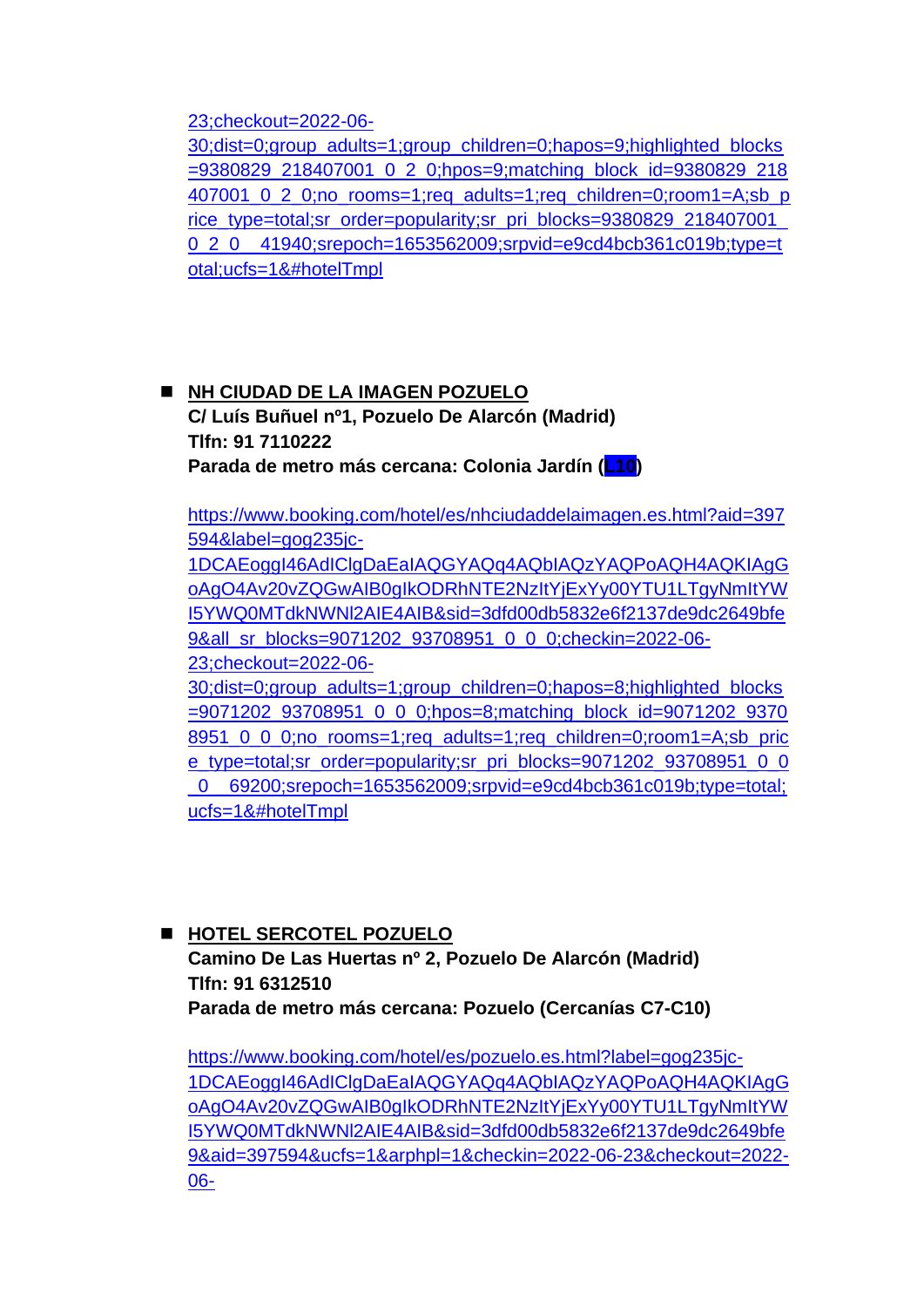30&group\_adults=1&req\_adults=1&no\_rooms=1&group\_children=0&req \_children=0&hpos=16&hapos=16&sr\_order=popularity&srpvid=e9cd4bcb 361c019b&srepoch=1653562009&all\_sr\_blocks=9247302\_339049347\_2 \_2\_0&highlighted\_blocks=9247302\_339049347\_2\_2\_0&matching\_block \_id=9247302\_339049347\_2\_2\_0&sr\_pri\_blocks=9247302\_339049347\_2 2<sup>0</sup>\_79400&from=searchresults#hotelTmpl

◼ **HOTEL B&B MADRID LAS ROZAS C/ Perú nº2, Las Rozas (Madrid) Tlfn: 91 6301717 Parada de metro más cercana: Las Matas (Cercanías C3-C8-C10)**

https://www.booking.com/hotel/es/sidorme-las-

rozas.es.html?label=gog235jc-

1DCAEoggI46AdIClgDaEaIAQGYAQq4AQbIAQzYAQPoAQH4AQKIAgG oAgO4Av20vZQGwAIB0gIkODRhNTE2NzItYjExYy00YTU1LTgyNmItYW I5YWQ0MTdkNWNl2AIE4AIB&sid=3dfd00db5832e6f2137de9dc2649bfe 9&aid=397594&ucfs=1&arphpl=1&checkin=2022-06-23&checkout=2022- 06-

30&group\_adults=1&req\_adults=1&no\_rooms=1&group\_children=0&req \_children=0&hpos=17&hapos=17&sr\_order=popularity&srpvid=e9cd4bcb 361c019b&srepoch=1653562009&all\_sr\_blocks=9280803\_218405276\_0 \_2\_0&highlighted\_blocks=9280803\_218405276\_0\_2\_0&matching\_block id=9280803\_218405276\_0\_2\_0&sr\_pri\_blocks=9280803\_218405276\_0 \_2\_0\_\_36030&from\_sustainable\_property\_sr=1&from=searchresults#hot elTmpl

◼ **HOTEL CIUDAD DE MÓSTOLES Carretera Móstoles-Villaviciosa, Móstoles (Madrid) Tlfn: 91 6140669 Parada de metro más cercana: Universidad Rey Juan Carlos (L12) Móstoles- El Soto (Cercanías C5)**

https://www.booking.com/hotel/es/acmostoles.es.html?aid=397594&label=gog235jc-1DCAEoggI46AdIClgDaEaIAQGYAQq4AQbIAQzYAQPoAQH4AQKIAgG oAgO4Av20vZQGwAIB0gIkODRhNTE2NzItYjExYy00YTU1LTgyNmItYW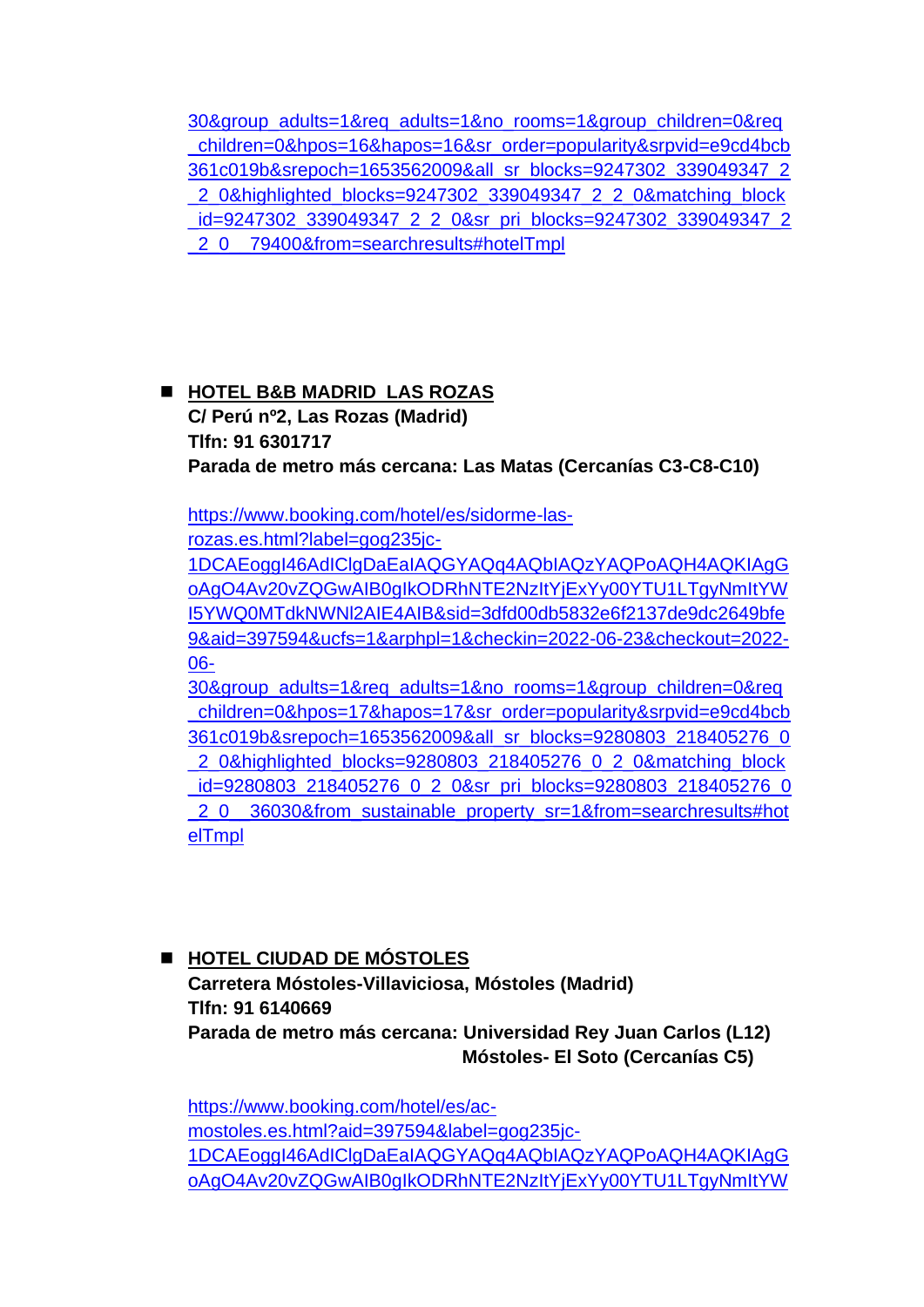I5YWQ0MTdkNWNl2AIE4AIB&sid=3dfd00db5832e6f2137de9dc2649bfe 9&all\_sr\_blocks=1238809\_136679488\_0\_42\_0;checkin=2022-06-23;checkout=2022-06-

30;dist=0;group\_adults=1;group\_children=0;hapos=19;highlighted\_block s=1238809 136679488 0 42 0;hpos=19;matching block id=1238809 136679488\_0\_42\_0;no\_rooms=1;req\_adults=1;req\_children=0;room1=A; sb\_price\_type=total;sr\_order=popularity;sr\_pri\_blocks=1238809\_136679 488\_0\_42\_0\_\_60153;srepoch=1653562009;srpvid=e9cd4bcb361c019b;t ype=total;ucfs=1&#hotelTmpl

#### ◼ **HOTEL MAJADAHONDA**

**Carretera de Boadilla a Majadahonda, Majadahonda (Madrid) Tlfn: 91 6382122**

**Parada de metro más cercana: Majadahonda (Cercanías C7-C10)**

https://www.booking.com/hotel/es/majadahonda.es.html?aid=397594&la bel=gog235jc-

1DCAEoggI46AdIClgDaEaIAQGYAQq4AQbIAQzYAQPoAQH4AQKIAgG oAgO4Av20vZQGwAIB0gIkODRhNTE2NzItYjExYy00YTU1LTgyNmItYW I5YWQ0MTdkNWNl2AIE4AIB&sid=3dfd00db5832e6f2137de9dc2649bfe 9&all\_sr\_blocks=1203403\_210896495\_0\_2\_0;checkin=2022-06-

23;checkout=2022-06-

30;dist=0;group\_adults=1;group\_children=0;hapos=10;highlighted\_block s=1203403\_210896495\_0\_2\_0;hpos=10;matching\_block\_id=1203403\_2 10896495\_0\_2\_0;no\_rooms=1;req\_adults=1;req\_children=0;room1=A;sb price\_type=total;sr\_order=popularity;sr\_pri\_blocks=1203403\_21089649 5\_0\_2\_0\_\_61800;srepoch=1653562009;srpvid=e9cd4bcb361c019b;type =total;ucfs=1&#hotelTmpl

◼ **HOTEL HOLIDAY INN EXPRESS MADRID RIVAS Avenida De La Técnica nº 8, Rivas Vaciamadrid (Madrid). Tlfn: 91 2121250 Parada de metro más cercana: Rivas Urbanizaciones (L9)**

https://www.booking.com/hotel/es/expressbyholidayinnmadridrivas.es.ht ml?label=gog235jc-1DCAEoggI46AdIClgDaEaIAQGYAQq4AQbIAQzYAQPoAQH4AQKIAgG oAgO4Av20vZQGwAIB0gIkODRhNTE2NzItYjExYy00YTU1LTgyNmItYW